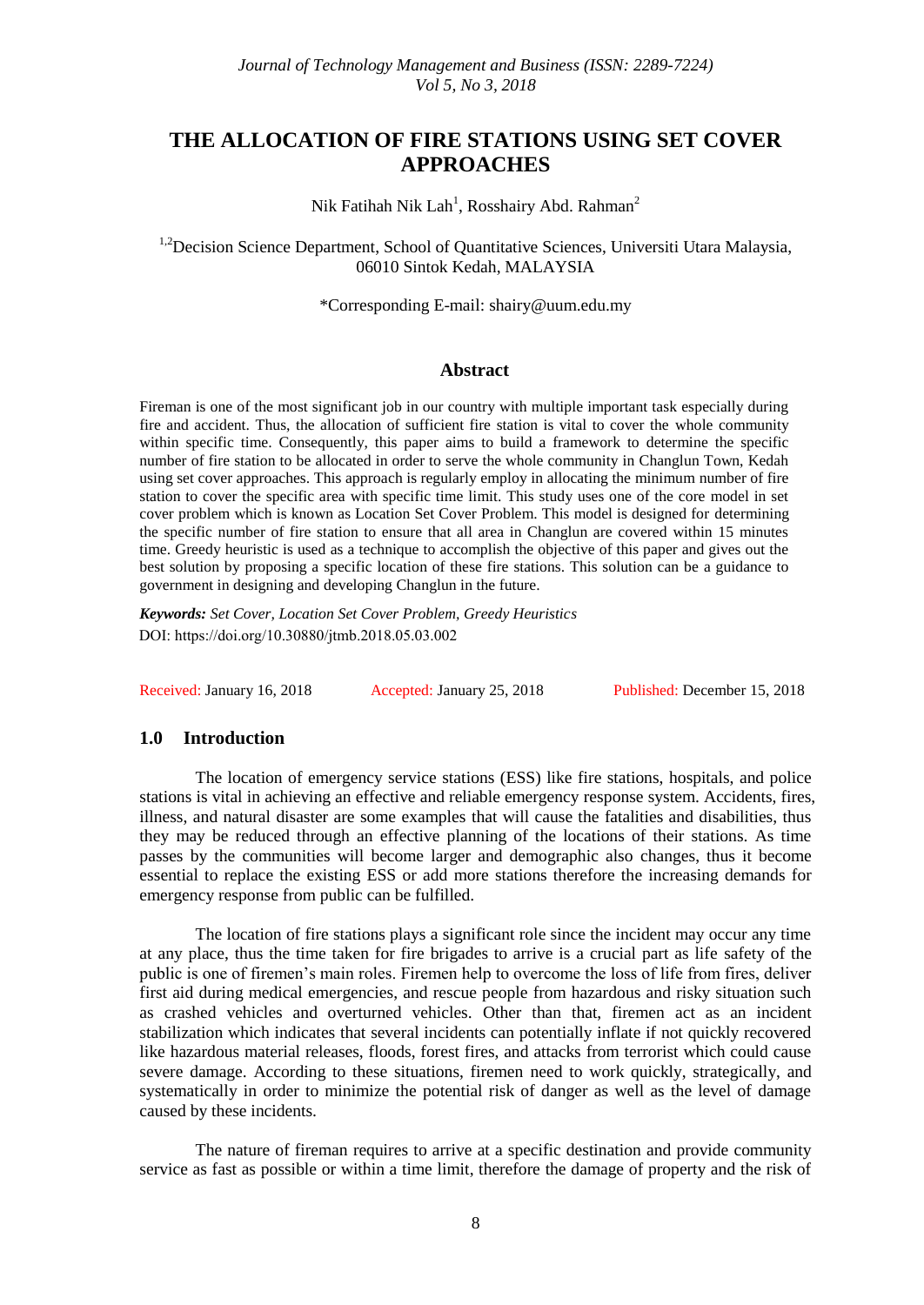### *Journal of Technology Management and Business (ISSN: 2289-7224) Vol 5, No 3, 2018*

life are reduced. The fire that is left unhandled for a longer time will spread more, thus the people who are trapped in the incident will probably have the less chance to survive. Seeing this situation, it is significant to explore the specific locations of fire stations that will guarantee fast operating pattern which is the emergency vehicles to be able to respond as fast as possible, or within a defined time limit.

The strategic location of fire station is important as the location and total number of fire station have given a big impact to the whole society. In addition, the number of fire station to be built should be determined with minimum budget. This indicates that there is a need to determine the distribution of strategic locations within the minimum budget as to ensure the effectiveness of fire protection and time distance. It means the best locations that assure the lowest possible response times made with minimum budget need to be discovered. A set cover approach is to be used in order to determine the exact number of fire station in Changlun town. This problem is suitable to solve using set cover approach that able to find the exact number of fire station to be placed so that can give a full coverage to community members in Changlun Town.

Set covering problem is one of the most significant discrete optimization problem because it represents as a model in real world problems and it is regarded as a classical problem in computer science and theory of complexity. Some examples of real world problems that can be modelled as set covering problem are nurse scheduling problem, airline crew scheduling , vehicle routing, resource allocation , and facility location problem which is the main aim of this work. Set covering problem is defined as a problem of an m-row column and n-row column that is to be covered with a subset of columns at a minimal cost (Beasley & Chu, 1996). There are many models have been formulated and applied on problems related to the facility location and abundance of literature have been discovered.

The aim of this paper therefore is to use a set covering model in selecting the lowest number of fire stations and at the same time could serve all locations in such a way that every single location will have equal benefits in terms of emergency services from the fire stations.

The objective of this study is to find the minimum number of fire stations to be built and the best place to locate the fire stations for handling fire incidents within 15 minutes response time.

#### **2.0 Literature Review**

Emergency Service Station (ESS) location problem has become the centre of attraction for many researchers and abundance of articles existed regarding on this topic, mainly narrowing and focusing on locating emergency medical stations (EMS) and ambulances. Although the two problems are similar, fire stations may involve special specifications such as types of varied vehicles and equipment, costs of relocation and location, and the risk factors associated with the points of demand. There has been a long tradition of research within the field of determining optimal locations of ESS, with the first introduction to the field being the Location Set Covering Problem (LSCP) (Toregas et al., 1971). Thus, many different kind of models have since then been discovered and formulating as well as testing different objectives and different constraints.

The formulation of LSCP has been related to three assumptions, firstly is that the demand points can be characterized as a finite number of points where the station can be located is available. This first assumption stated that the demand and supply points are simplified in a way that allows areas to be grouped into specific demand points, instead of using each single household or similar as a demand point. The second assumption is about the minimum distance or response time between any pair of demand-points and supply-points are already known. Then, the third assumption stated that all the demand points have the same chance of locations possibility for stations. However, LSCP model also has two additional assumptions including that this model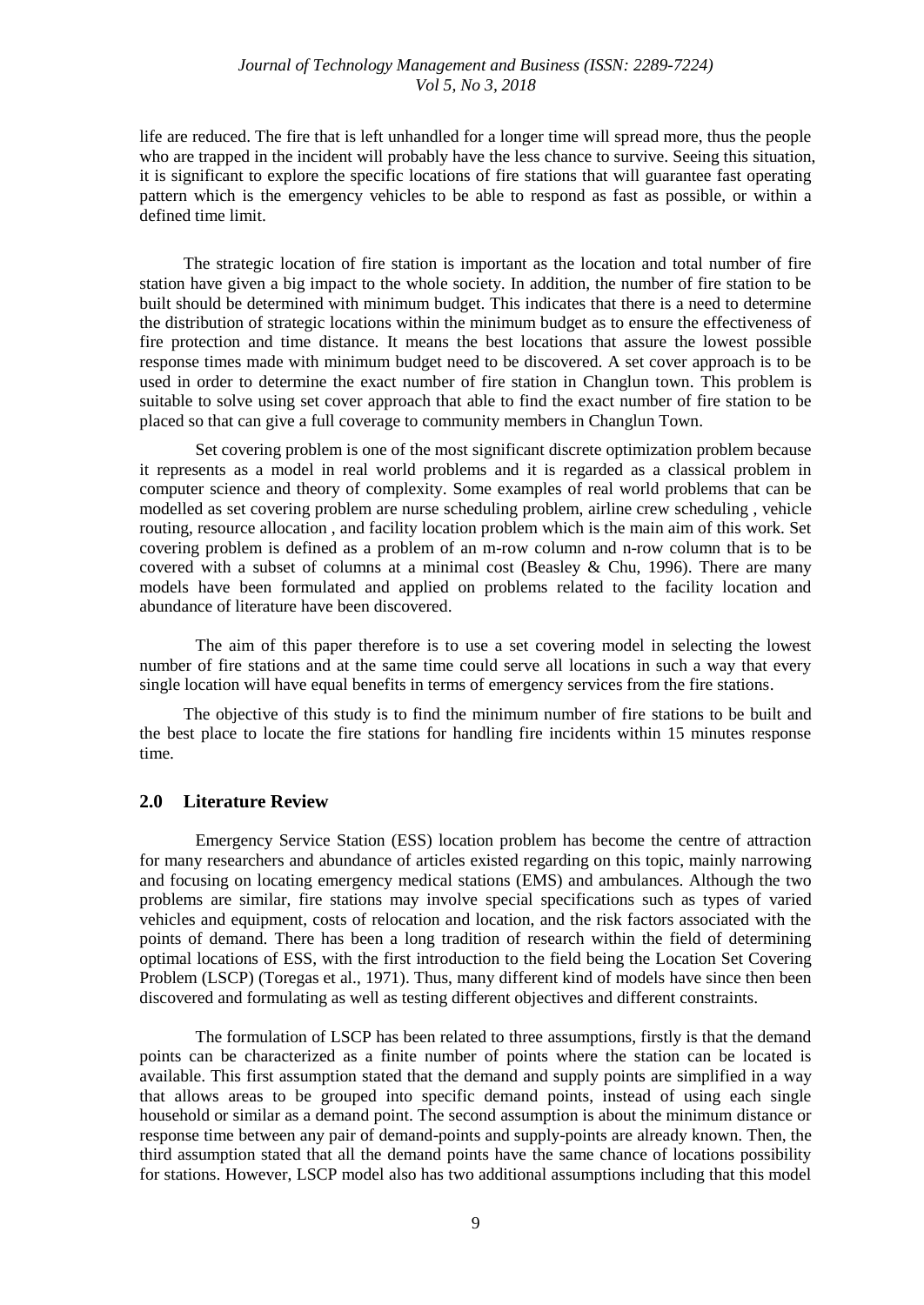has an unlimited resources and every facility is able to handle all calls within its coverage area. These two additional assumptions are not representation of the real world problem as the unlimited resources is surely impossible because we need to deal with a certain public budget and also a facility seems cannot be able to handle all calls since additional incidents might occur while it is busy handling an incident.

However, all the different models in finding the optimal locations of ESS have a common aim which is the models look to dig out the sites that should be used to locate the facilities of emergency service within, when a number of demand points and possible facility location sites are given. The objective of all models is to figure out the best method to allocate the available equipment of firemen, hence a required level of service can be optimized (Badri, Mortagy & Alsayed, 1998). There is one assumption existed regarding all different models that they also have in common which is all the models simplify the problem by treating emergency calls generated from discrete demand points (Li et al., 2011). The differences between the models are in term of the type of objective that the models try to optimize and the type of constraints impose on the model. For instance, LSCP aims to place the lowest number of facilities but able to cover all demand points at least once by a facility placed within a required response time, meanwhile the Maximum Covering Location Problem (MCLP) which is first introduced by (Church & Revelle 1974) aims to serve as many population with a limited number of stations to be placed within the required response time.

The MCLP model ensures that population can be covered at maximize number within time standard with a limited number of facilities given, therefore the solution from this formulation model might not cover all demand points within the time standard but the model prioritize the demand point with a high number of people. Another two models discovered are Maximum Availability Location Problem (MALP) (Revelle & Hogan, 1989) and Expected Covering Location Problem (MEXCLP) (Daskin, 1983) which are both defined as the models that aim to incorporate the busy fraction, thus determining the portion of a fraction of the available time the facilities are busy to handle calls for every day, as well as the reliability of facilities. The MALP model is extended formula from MCLP model, but this model adds a reliability level of alpha, therefore it aims to increase the population that has a facility available within the defined time limit at a reliability alpha level. MALP focuses on incorporation randomness into the model which means that the availability of the servers is different as the travel time is deterministic. Since the incidents occurred in the real life is not deterministic which is we unable to predict the time of incidents are going to happen, therefore the assumptions discussed in both LSCP and MCLP models that stated a server can handle all calls within its coverage area could be problematic. As a consequence, MALP model includes the probability of a server being available.

A significant assumption in the MALP model is the facility availability that defined as the ability of the facility to handle incoming calls and is independent of other facilities being in use. This kind of assumption is a simplification of the situation in real world, for example when a station has responded to a call but it requires some helps such as additional firemen or additional equipment in order to handle fire, thus the station might call another station to assist. There are two sub-separated formulas in MALP model that have been explored and introduced by (Revelle& Hogan, 1989) which are known as MALP-I and MALP-II, thus both of the sub-models use different assumptions for the busy fraction. MALP-I sub-model assumes that all servers are having a global busy fraction and defines that the busy fraction is the same among all servers, whereas in MALP-II, a busy fraction is developed for each section of the city.

Another main model is the MEXCLP (Daskin, 1983) which is quite similar with the previous MALP model that focused on incorporating the possibility of stations are being busy, however MEXCLP model do not aim to fulfil a requirement of an availability of alpha. The model instead functions with a chance of service is being covered at every point and maximization the expected coverage for all demand points are pointed as its objective (Galvao,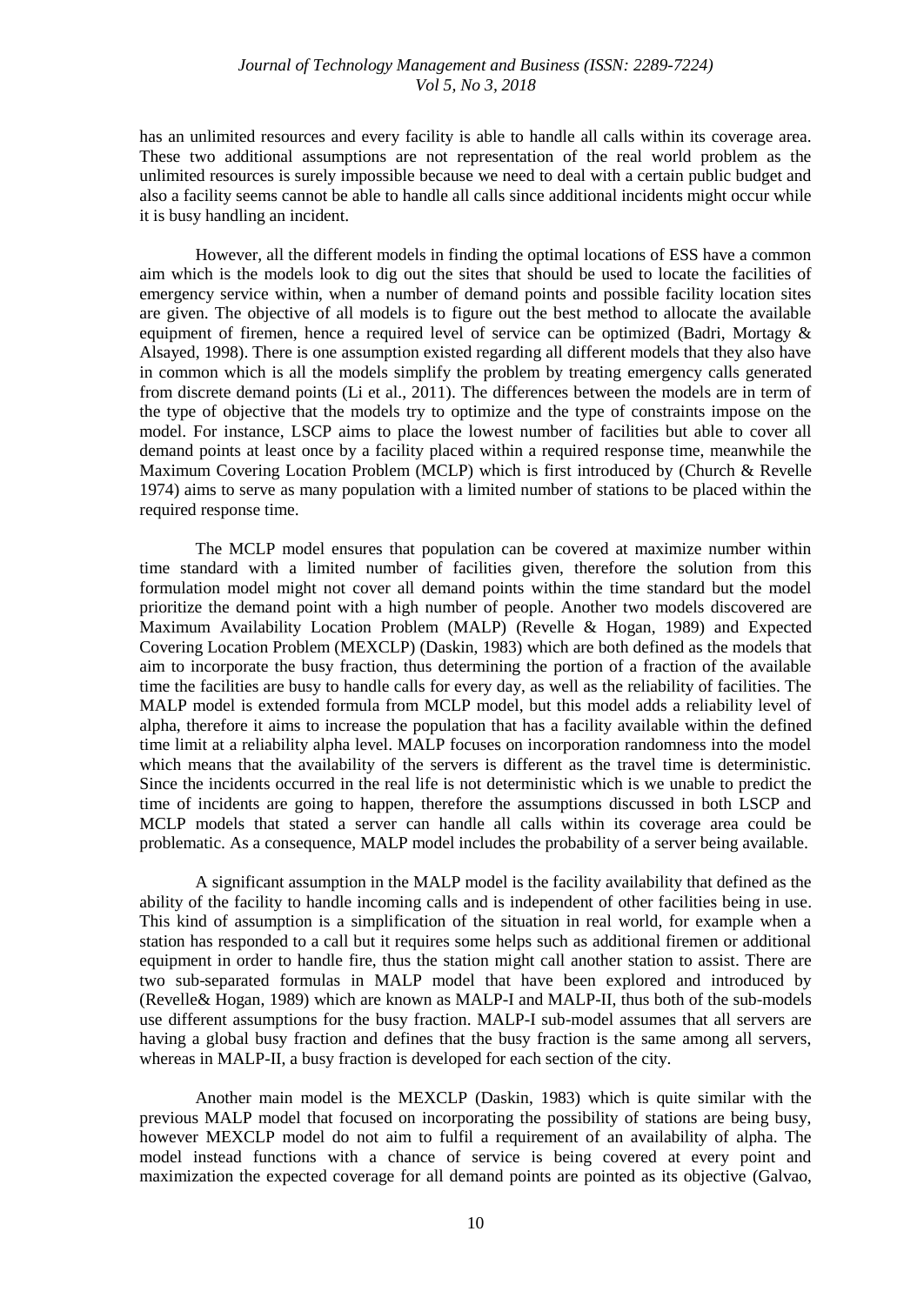Chiyoshi & Morabito 2005). The MEXCLP model is about the estimation of the expected number of demand that could be able to handle when dealing a limited budget within a defined time limit. Hence, this model denied the deterministic approach to ask for services and also against the assumptions in LSCP and MCLP models where all calls could be covered by a station. The crucial part in MEXCLP and MALP model that differs from each other is in term of objective function where in MEXCLP model, the objective function is increased by the additional stations since a lot of demand is expected to be handled, whereas in MALP model, the satisfaction of alpha reliability of availability is depends on sufficient stations in order to be counted in.

As a conclusion, LSCP, MCLP, MEXCLP, and MALP are considered as the core models in determining the optimal locations of ESS. It is cannot be denied that many other models have been discovered and explored since then but they are just the extended and modified version from these first four models in order to improvise the models for getting the better solution for a problem. In spite of that, the set covering problem is known as a hard problem and regarded as to be NP-complete since decades ago (Karp, 1972; Aho, Hopcroft & UUman 1974), thus different approaches and methodologies might require to solve problem of locating fire stations. In view of this fact, the relative significance of heuristics to solve the set covering problem increases. Greedy Heuristic is one of the techniques to give a solution to this problem and this technique can be simply defined as a technique of making the locally optimal choice at each phase with the hope of finding a global optimum. In many kinds of problem, a greedy strategy does not promise an optimal solution, but nonetheless this strategy may yield locally optimal solutions which approximate a global optima solution within a reasonable time (Cormen, Leiserson & Rivest 1990).

#### **3.0 Methodology**

The model that we considered for placing and opening the location of fire stations was the Location Set Covering Problem (Toregas et al., 1971). In the Location Set Covering Problem (Toregas et al., 1971) we are looking to figure out the number of fire stations that we will need to place, to be able to cover the whole area within a defined target response time. The area consists of 29 neighborhoods where the location of all neighborhood in Changlun are shown in Fig. 1 by searching through Google Maps. Meanwhile, Table 1 states the name of each neighborhood. This study is an initial research work; thus it is applied to a small-scale problem.



**Figure 1:** Location of all neighborhood in Changlun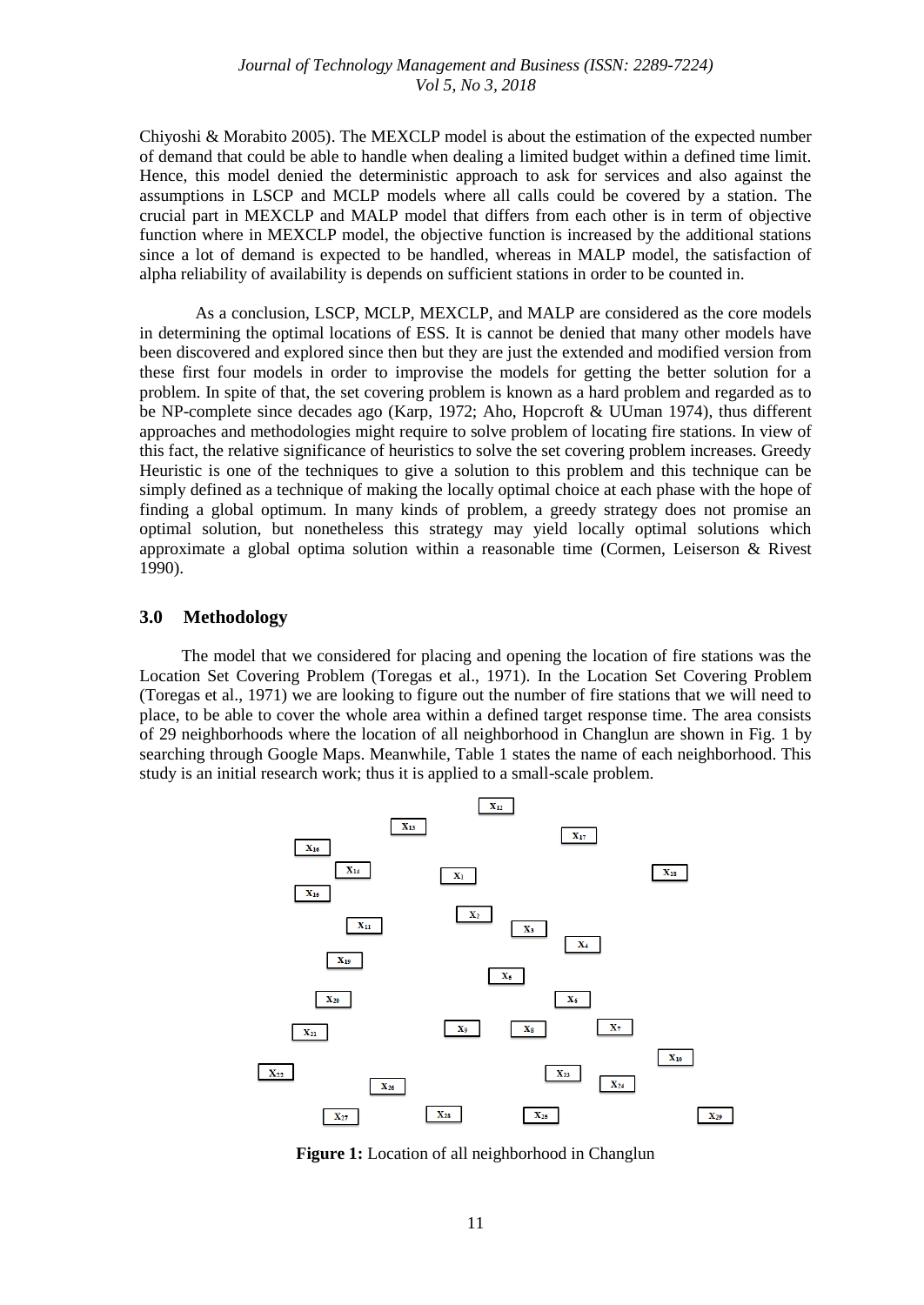| $\mathbf{X_i}$ | <b>Name</b>             | $\mathbf{X}_{i}$  | <b>Name</b>                       |
|----------------|-------------------------|-------------------|-----------------------------------|
| $X_1$          | Kampung PayaNongmi      | $X_{16}$          | Kampung Sungai Atu                |
| $X_2$          | <b>Kampung Batas</b>    | $X_{17}$          | Kampung<br>Tradisi Lembah Keriang |
| $X_3$          | Kampung Padang Halban   | $X_{18}$          | Kampung ChangkatSetol             |
| $X_4$          | Kampung ChangkatNibong  | $X_{19}$          | Kampung Baharu Che Harun          |
| $X_5$          | Kampung BendangPerang   | $X_{20}$          | Kampung Palas Baharu              |
| $X_6$          | <b>Kampung Padang</b>   | $X_{21}$          | Kampung Baharu Batu 4             |
| $X_7$          | <b>Kampung Darat</b>    | $X_{22}$          | Kampung HutanPalas                |
| $\rm X_8$      | Kampung Jeragan         | $X_{23}$          | Kampung Kubang                    |
| $X_9$          | <b>Kampung Lanterum</b> | $X_{24}$          | Kampung Kubang Betong             |
| $\rm X_{10}$   | Kampung Kangar          | $X_{25}$          | Kampung Kubang Pasu               |
| $X_{11}$       | Kampung KepalaKerbau    | $\mathrm{X}_{26}$ | Kampung Wang                      |
| $X_{12}$       | Kampung TelagaDalam     | $X_{27}$          | <b>Kampung Kubang Menerong</b>    |
| $X_{13}$       | Kampung TitiKerbau      | $X_{28}$          | Kampung Baharu Batu 22            |
| $X_{14}$       | Kampung Titi Ara        | $X_{29}$          | Kampung Wang Perah                |
| $X_{15}$       | Kampung LembahPalas     |                   |                                   |

**Table 1:** List of all neighborhood in Changlun

In this model, the most crucial parameter is the maximum response time or distance to any given demand point. The response time is defined as the time required from an alarm ringing at the fire station till the first truck to be arrived at the location of incident or demand point. Thus, the constraint considered in this model is every demand point should be encompassed within this response time which is 15 minutes (Jensen 2014). Hence, our main aim is to determine as few stations as possible, while ensuring that this service level can be reached. The problem is then solved using greedy set cover algorithm (Devanur, Mihali &Vazirani 2004) and the steps are as follows:

Step 1: If  $C_i = 0$ , for any i,  $X_i = 1$ Remove all constraints in which  $X_i$  has a coefficient of 1.

Step 2: If  $C_i>0$  for any i, and  $X_i$  doesn't has a coefficient of 1 in any of the remaining constraints, then  $X_i = 0$ .

Step 3:

For the remaining variables, compute  $C_i/D_i$  where  $D_i$  is the number of constraints in which  $X_i$ appears with a coefficient of 1.

Choose the variable with the smallest  $C_i / D_i$  and set  $X_i = 1$ .

Remove all constraints in which  $X_i$  has a coefficient of 1.

Step 4:

If there are no more constraints, set all the remaining variables to 0 and stop. Otherwise go to Step 1.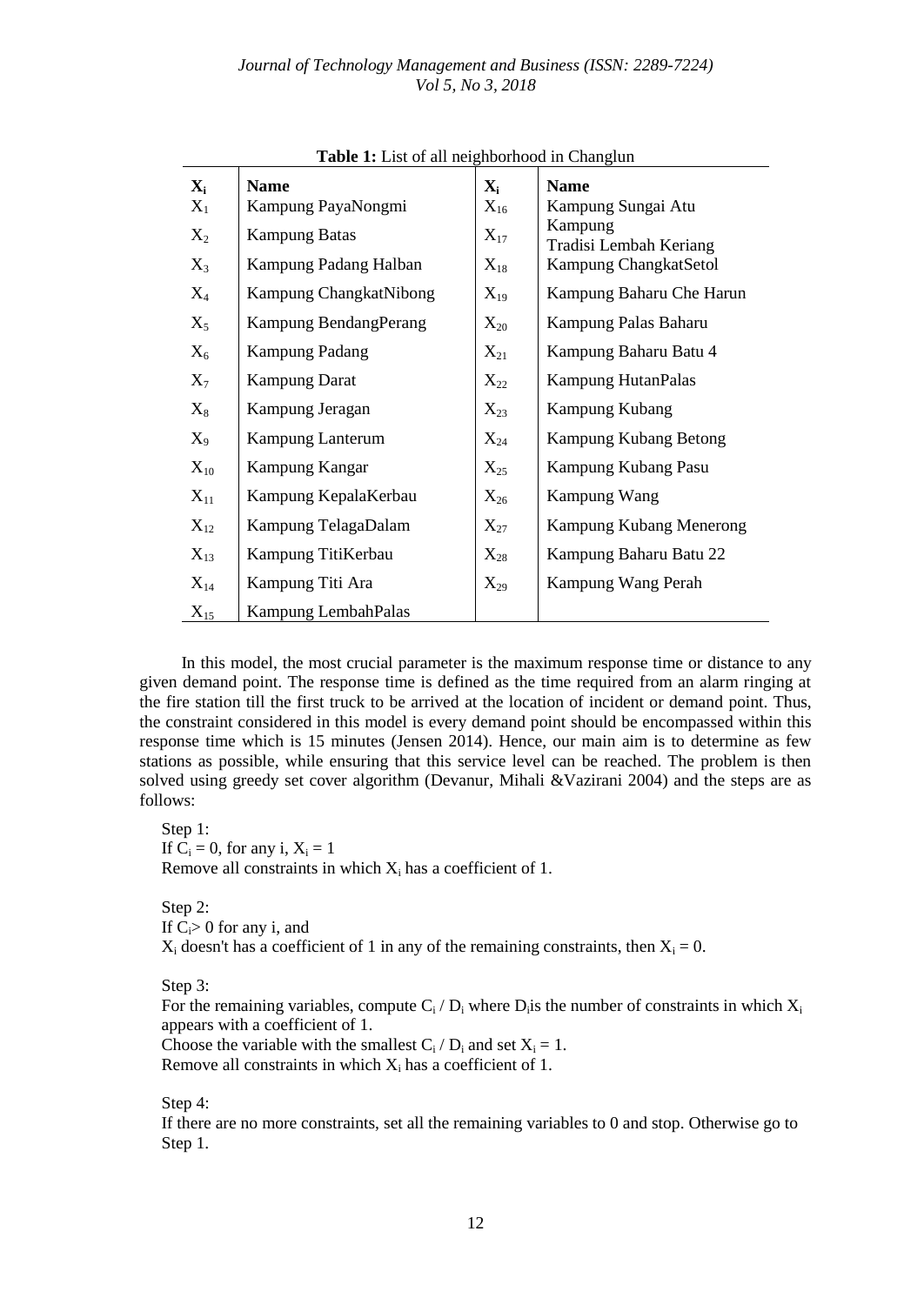# **4.0 Results and Discussions**

In this paper, we have considered the heuristic techniques in solving set covering problem. The problem consists of various models especially four core models i.e. LSCP, MCLP, MALP and MEXCLP. LSCP model has been chosen to locate fire stations since our aim is to give a full coverage to all neighborhood in Changlun without concerning much on a budget constraint. Greedy Heuristic technique is used in this case and we have obtained a near-optimal solution. The solution to this problem is that neighborhood 11  $(X_{11})$  and neighborhood 10  $(X_{10})$  are chosen to locate one fire station in each of these two neighborhoods. By locating one fire station in Kampung Kepala Kerbau ( $X_{11}$ ) and another one fire station in Kampung Kangar ( $X_{10}$ ), a full coverage of emergency services within 15 minutes to all neighborhoods in Changlun could be achieved.

# **5.0 Conclusions**

Since set cover problem has various models including the four core models which are LSCP, MCLP, MALP and MEXCLP, thus these models could be used to compare which models could give highest benefit in real life problem especially when tight budget is considered. Furthermore, more constraint in bigger area will be considered in the future research.